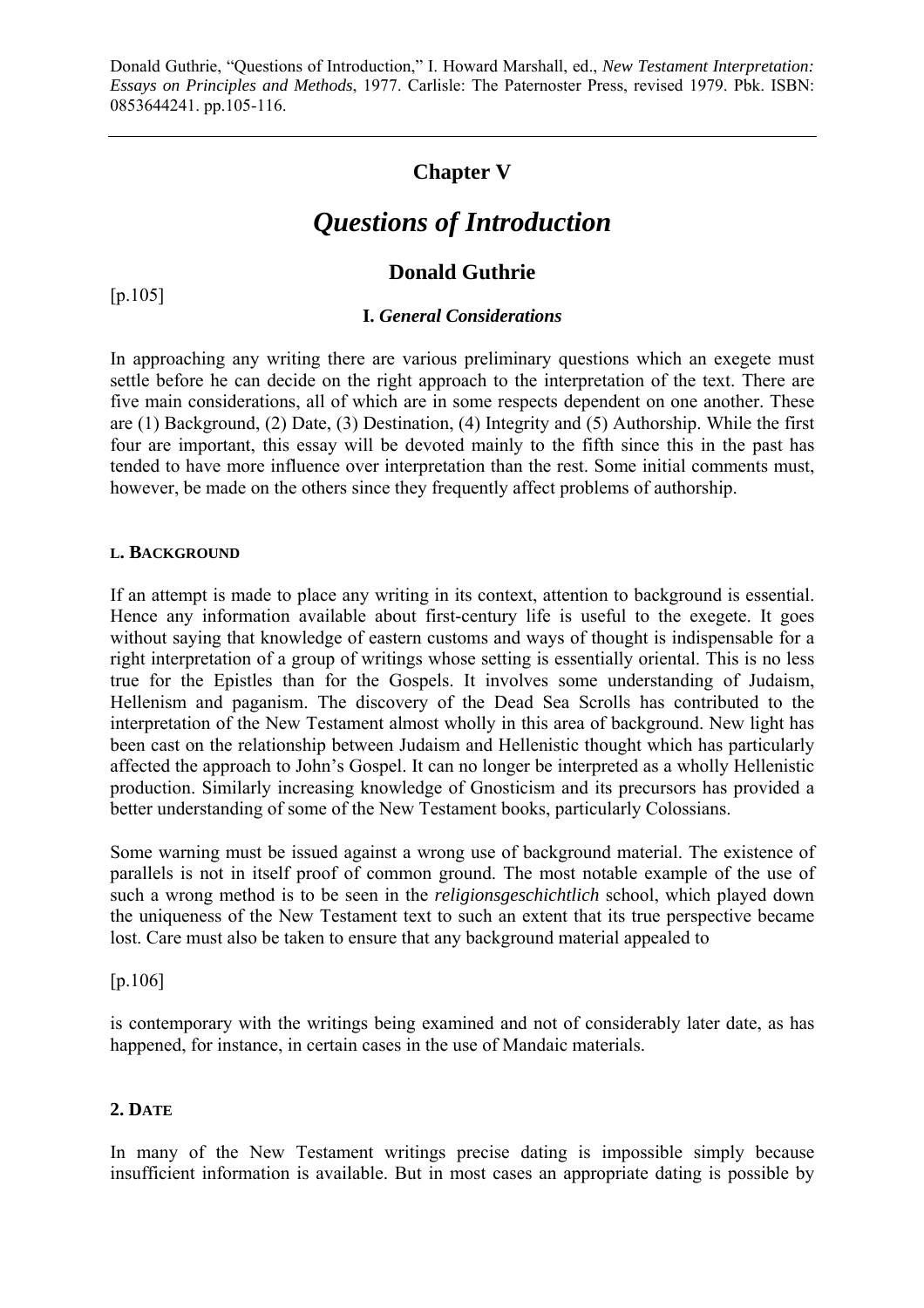taking into account available background material and historical allusions which contain timeelements. The importance of dating for exegesis may be illustrated by the following example. If the Epistle to the Colossians is dated in the time of fully developed Gnosticism in the second century, the interpreter of its Christology and of its allusions to the heresy will be obliged to take this into account. But its meaning and purpose will be different if, on the contrary, first-century Gnosis is in mind. Moreover, dating has an immediate effect on determination of authorship, for if Colossians is dated in the second century, Pauline authorship is immediately ruled out. But this raises the problem as to which should be established first, to which the most satisfactory solution is a *via media* which sees both as complementary problems, but in which the weighting must be in favour of authorship.

#### **3. DESTINATION**

This consideration may be treated from two points of view: on the one hand concern about the geographical location of the readers, and on the other hand concern about their character. Although geography has little effect on exegesis, it is not entirely unimportant. The destination of the Pauline letters may be cited as an example. Although in all cases this is specified, there are questions, for instance, about the precise destination of Ephesians. If this letter is regarded as a circular, to what extent would this affect the exegesis? It would seem to be very little affected since the background is so general. But many New Testament books have no clear indication of destination (e.g. the Gospels, and such Epistles as James, 1 John, Hebrews and Jude). In some cases our understanding of obscure statements in the text might well be elucidated if more information were available, but the exegete can work only with the data he has. Although it might help if we knew the specific group to whom Hebrews was sent, it is possible without this knowledge to interpret it in a broadly satisfactory way.

Of more importance is the character of the readers, as far as this can be ascertained. The exegete needs to decide to what extent statements in the text are of purely local or of general significance. The Corinthian Epistles are a case in point. Some of the advice given by Paul regarding women in 1 Corinthians, for instance, may be due to the local background. It would be questionable exegesis in such cases to assume that a general principle is necessarily being given, although it is usually possible to extract some

[p.107]

general teaching from the specific example. Moreover, the circumstances of the original readers were conditioned by contemporary customs (e.g. the wearing of veils by women) and this must clearly be taken into account in considering the modern relevance of the passage. Another important consideration is the extent to which Gnosis lies behind the texts. The exegete will look for it particularly in those books which are thought to have been sent to destinations where Gnostic influences are known to have been active.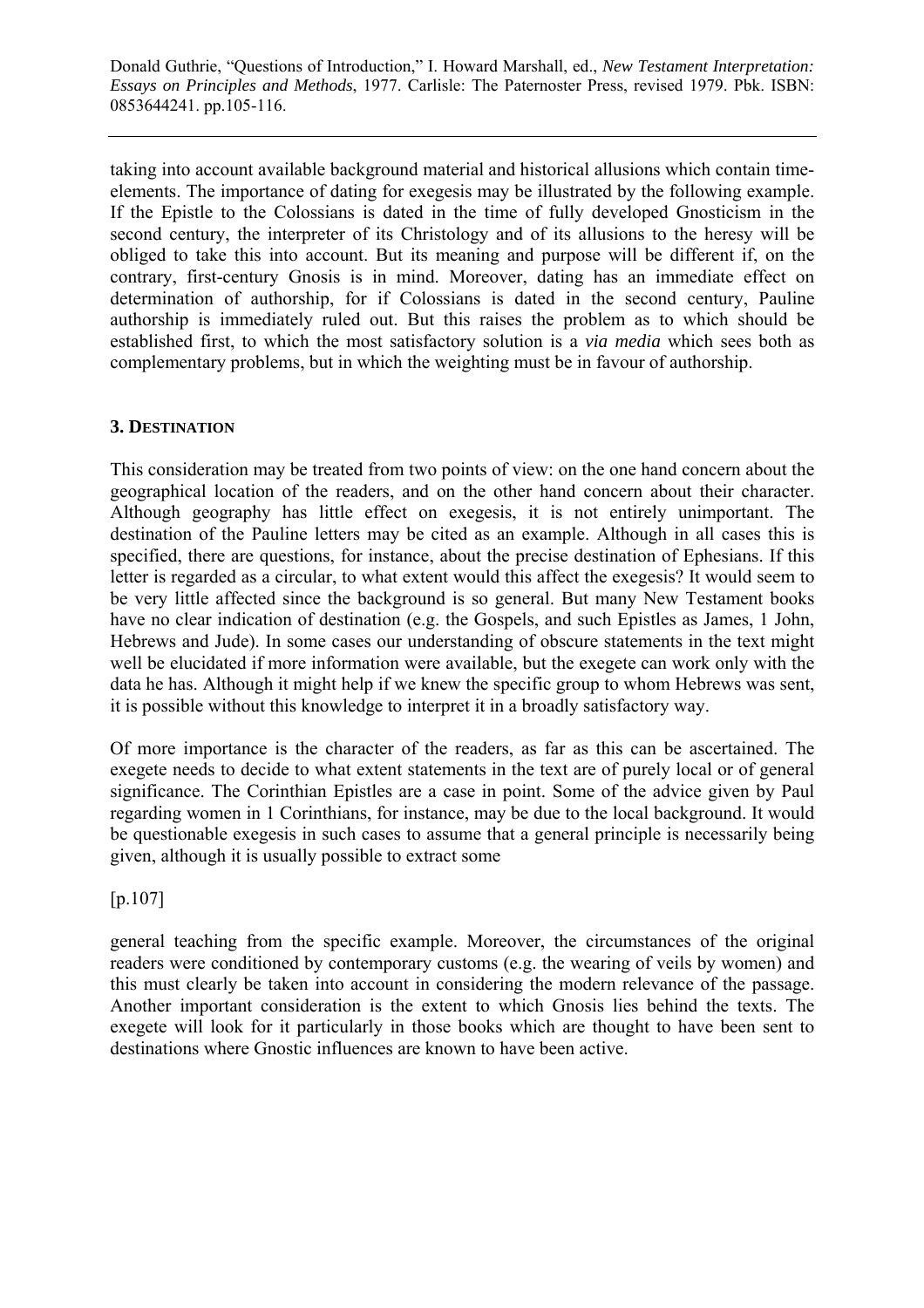## **4. INTEGRITY**

Where a writing is claimed to be composed of several originally disconnected fragments, its integrity may then be at stake and the exegesis affected. As an example 2 Corinthians may be cited. If the exegete comes to the text believing, for instance, that it consists of four separate fragments, he will not attempt to trace any unifying thread of thought or any structure. Indeed in this case it is usually as exegetes that scholars claim to discover different emphases in the separate parts. But those who approach the book as a unity will be more inclined to absorb the apparent differences within an overall understanding of the epistle. Thus differences in interpretation are bound to result.

# **II.** *Authorship*

In varying degrees, all authors impress their personal characteristics on their respective texts. Adequate interpretation of what is written cannot be divorced from considerations of authorship. The more that is known about the author, the greater the possibility that his words will be correctly understood. In the field of New Testament exegesis this at once poses problems, since for many of the books no certain data are available about the writers. It raises the question whether exegesis of anonymous books needs to proceed on different lines from exegesis of books where the author is well known.

Another problem which arises as a direct result of the application of criticism to New Testament writings is the evaluation of the effects of theories of pseudonymity on the exegesis of a text. We need to discuss, for instance, whether interpretation is affected by the exegete's adoption of a pseudonymous theory of authorship for any of Paul's epistles. Before this question can be answered, many factors must be examined, including the first century approach to pseudonymity and the validity of literary devices.

## **1. THE VALIDITY OF AUTHOR-CRITICISM**

A cursory glance at the history of criticism is sufficient to demonstrate the importance of authorship in critical enquiry. The pre-critical period, with its emphasis on the divine origin of scripture, was not greatly interested in questions of human authorship. The historical background was considered

[p.108]

to be irrelevant in view of the dogmatic approach to the text. As soon as a critical approach was adopted it became of first importance to consider who wrote the words which were the subject of exegetical examination. The earliest serious critical examination which resulted in the rejection of the traditional authorship of a New Testament writing was Schleiermacher's examination of 1 Timothy.<sup>1</sup> Since he came to the conclusion that Paul was not the author of this Epistle, he was obliged to interpret it as a pseudonymous letter. His example was soon followed by Eichhorn<sup>2</sup> who applied the same methods to all three Pastoral Epistles. This

 $\overline{a}$ 

<sup>1</sup> *Über den sogenannten ersten Brief des Paulus an den Timotheus* (Berlin 1807). 2 *Historische-Kritische Einleitung in das Neue Testament* (Leipzig 1812), 111.315.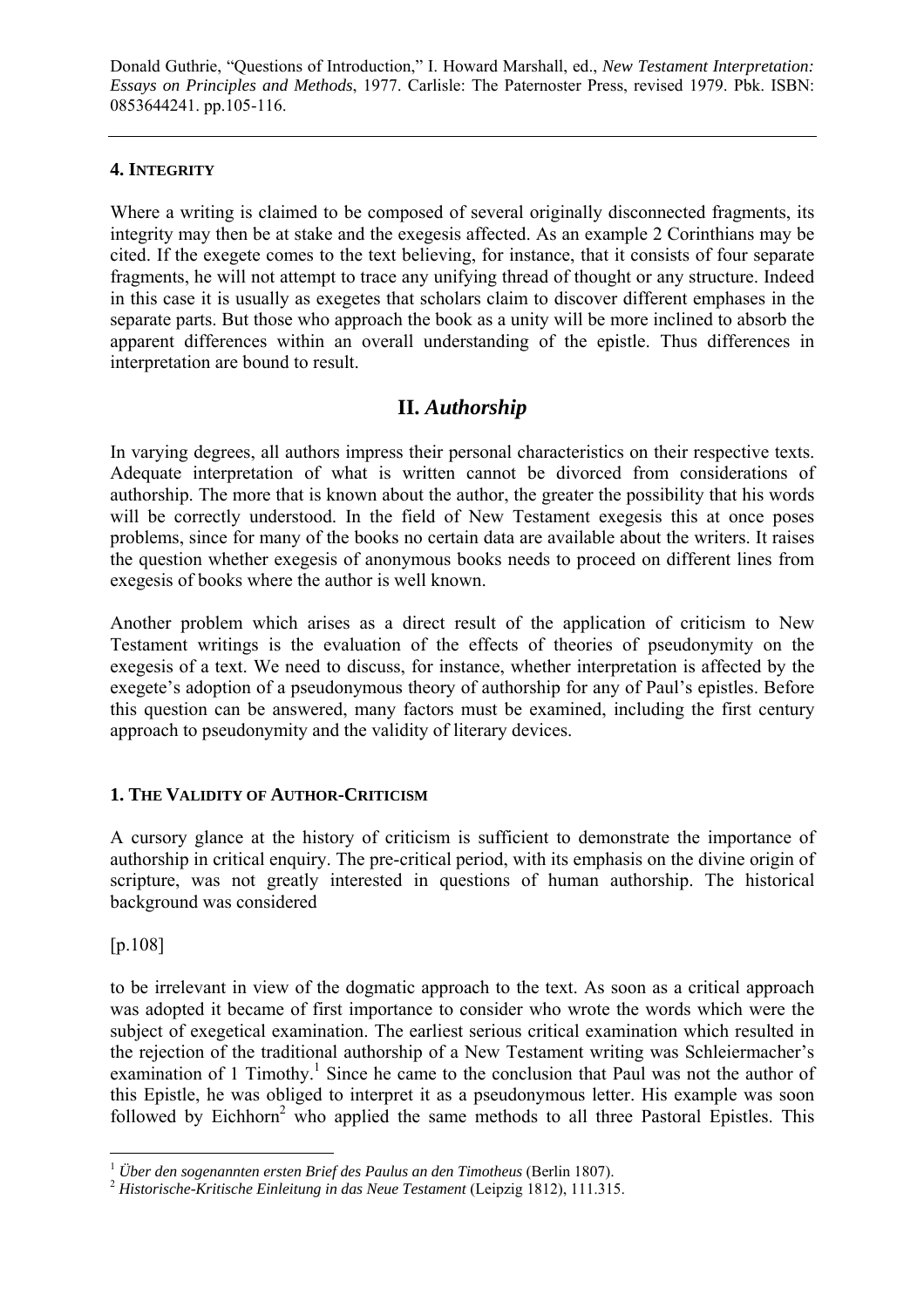movement away from traditional ascriptions and from the claims made in the texts themselves soon spread still further with Baur<sup>3</sup> and his school. It is noticeable that challenges to traditional ascriptions of authorship went hand in hand with rejection of authority. In other words, the earlier critics never supposed a category in which authorship could be challenged and authority maintained. Baur considered only four Pauline Epistles to be genuine, which at once implied that the rest were of lesser calibre. His view of authorship strongly affected his exegesis of the Epistles, although it should be noted that his assessment of authorship was governed by his prior reconstruction of the history.

Since Baur's time the history of criticism has shown a constant interest in problems of authorship. Holtzmann<sup>4</sup> followed in the tradition which considered that historical background was of utmost importance to the exegete. In the twentieth century, reaction against the possibility of reconstructing the historical background, typified in the work of Bultmann<sup>5</sup> and his associates, has lessened detailed attention to authorship, but has certainly not eliminated it. There are many assumptions made without discussion on the basis of earlier views which have survived in the course of the development of criticism. Hence many modern exegetes approach the text from the point of view of non-authenticity, with the result that interpretations resting on acceptance of authenticity are not even discussed.

In order to illustrate this latter point some examples will be cited. In his approach to the Gospels as books which mainly contain the theological creations of the early church, Bultmann<sup>6</sup> does not discuss authorship. In the strictest sense the writers take on the role of compilers or editors of the units of tradition and not the role of authors. Exegesis loses sight of the personal contribution of the writer. It is this impersonal side of Bultmann's method of interpretation which has caused the development of redaction criticism, $\alpha$  with its restoration of the importance of the individual. Many redaction critics, however, consider that the author is two stages removed from the original events, the first stage being the development of units of tradition and the second the shaping of these units into a theological whole.<sup>8</sup> None of these approaches looks at the Gospels in the same light as those which give weight to traditional views of authorship. For instance, if Matthew, an apostle, was the author of the Gospel attributed to his name, the exegete will clearly approach the Gospel from a different point of view.<sup>9</sup> There will be more inclination to treat his record as historically correct than if some unknown compiler, with his own specific theological viewpoint, had written it.<sup>10</sup> A

[p.109]

 $\overline{a}$ 

<sup>3</sup> *Die sogenannten Pastoralbriefe* (Stuttgart 1835). 4 *Einleitung in das Neue Testament* (Freiburg 1885). 5

<sup>&</sup>lt;sup>5</sup> Cf. for instance, Bultmann's approach to history in his *The History of the Synoptic Tradition* (E.T., Oxford  $1958^2$ ).

<sup>&</sup>lt;sup>6</sup> Emphasis on units of tradition has made emphasis on authorship irrelevant.

<sup>&</sup>lt;sup>7</sup> In writings of scholars like Marxsen, Conzelmann and Bornkamm. See the article on redaction criticism, ch. XI.

<sup>&</sup>lt;sup>8</sup> Clearly authorship becomes important in discussions of the theological moulding, but even here the theology is more important than the personal characteristics of the author.

A comparison between the approach of G. Bornkamm and R. V. G. Tasker in his *The Gospel according to St. Matthew* (London, 1961) illustrates this point.<br><sup>10</sup> An unknown compiler could, of course, produce an authentic work, but anonymity makes it more difficult to

establish authenticity (cf. Hebrews).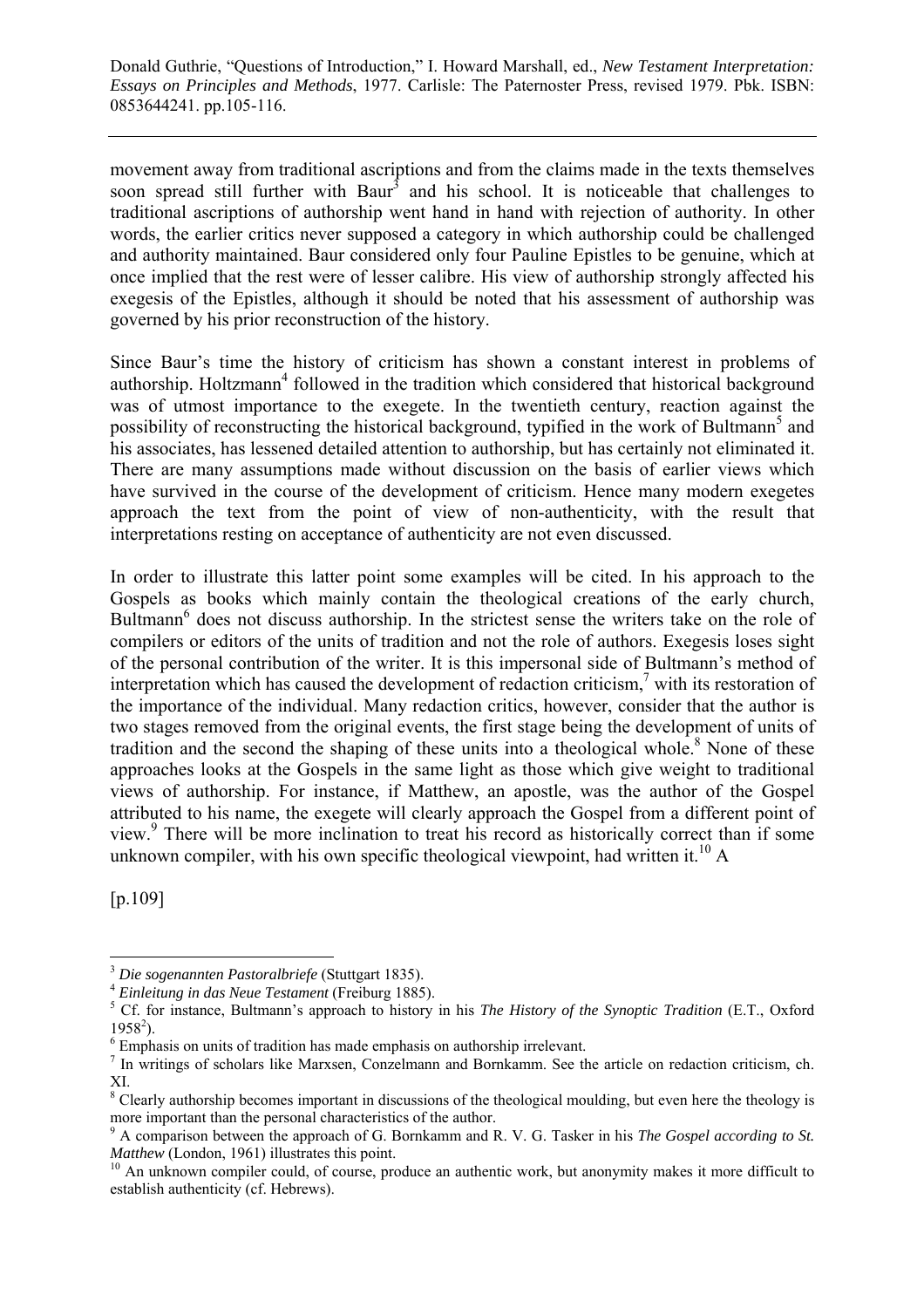similar difference is seen in approaches to the book of Acts, for clearly an exegete who regards the book as written by a reliable historian will have a different assessment of its statements from one who regards the book as an essentially theological composition.<sup>11</sup> This latter point illustrates a problem that could arise among those who share a common theory of authorship. Acceptance of Lucan authorship does not necessarily imply acceptance of his work as history rather than theology, which shows that more is needed than the identification of the author.<sup>12</sup> For many New Testament books information regarding the character of the author is nevertheless restricted to deductions from the contents of the books themselves, or else scattered material in traditions which may or may not be correct. The exegete could wish that as much information existed about all the New Testament authors as exists for the apostle Paul, but in most cases the data are scanty.

In considering the validity of author-criticism some attention must be given to the implications of tradition on the subject. Are there evidences from patristic sources that early Christians attached much importance to questions of authorship? The answer to this question falls into two sections―a consideration of any comments on the significance of authorship in approaching exegesis and a consideration of statements of authorship without comment. The latter evidence is much more prevalent than the former. There are certain comments which suggest the importance of authorship, as when  $Tertullian<sup>13</sup>$  asserts that the four gospels come either from apostles or from their pupils, an assertion which clearly shows that authorship weighed heavily with him in his approach to the books. Indeed, this statement shows the important connection between authorship and apostolicity in his mind. Irenaeus<sup>14</sup> makes a similar statement about the authors of the gospels, Mark being described as "the disciple and interpreter of Peter", Luke as "the follower of Paul" and John as "the disciple of the Lord". These statements suffice to show the significance attaching to authorship, but the question remains whether early and uncritical comments of this nature have any relevance for the modern exegete. Many scholars rule them out as guesses. Yet the strong persistence of belief in apostolic authorship demands explanation. The early patristic writers may, of course, be treated as too naive to deserve serious consideration, or their opinions may be regarded as valid data for an approach to the text. The most reasonable approach is to subject their comments to serious examination and where justifiable to regard their evidence as reliable data which must be given weight in resolving the historical background. Where there are no sound reasons for suspecting the validity of patristic comments on authorship, to ignore such evidence would not be in harmony with sound critical principles.<sup>15</sup>

The close connection between traditional comments on authorship and apostolicity has been mentioned above, but this raises the most important problem of all—that of apostolicity itself. What importance did apostolic origin have for authoritative Christian literature? Could any

 $\overline{a}$ 

<sup>&</sup>lt;sup>11</sup> An exegete like E. Haenchen continually refers to "Luke" but does not mean Paul's companion, whereas F. F. Bruce fully accepts the Lucan authorship and interprets the book accordingly. See E. Haenchen, *The Acts of the Apostles* (Oxford 1971), and F. F. Bruce. *The Acts of the Apostles* (London 1952).

<sup>&</sup>lt;sup>12</sup> Lucan authorship may be said to corroborate other evidences of authenticity since Luke must have had access to much first-hand material.

<sup>&</sup>lt;sup>13</sup> *C. Marcion* iv.2.<br><sup>14</sup> *Adv. Haer.* iii. l.<br><sup>15</sup> E.g. it is not sound criticism when all the statements of a particular author are discounted because on some issue he expresses a naive opinion.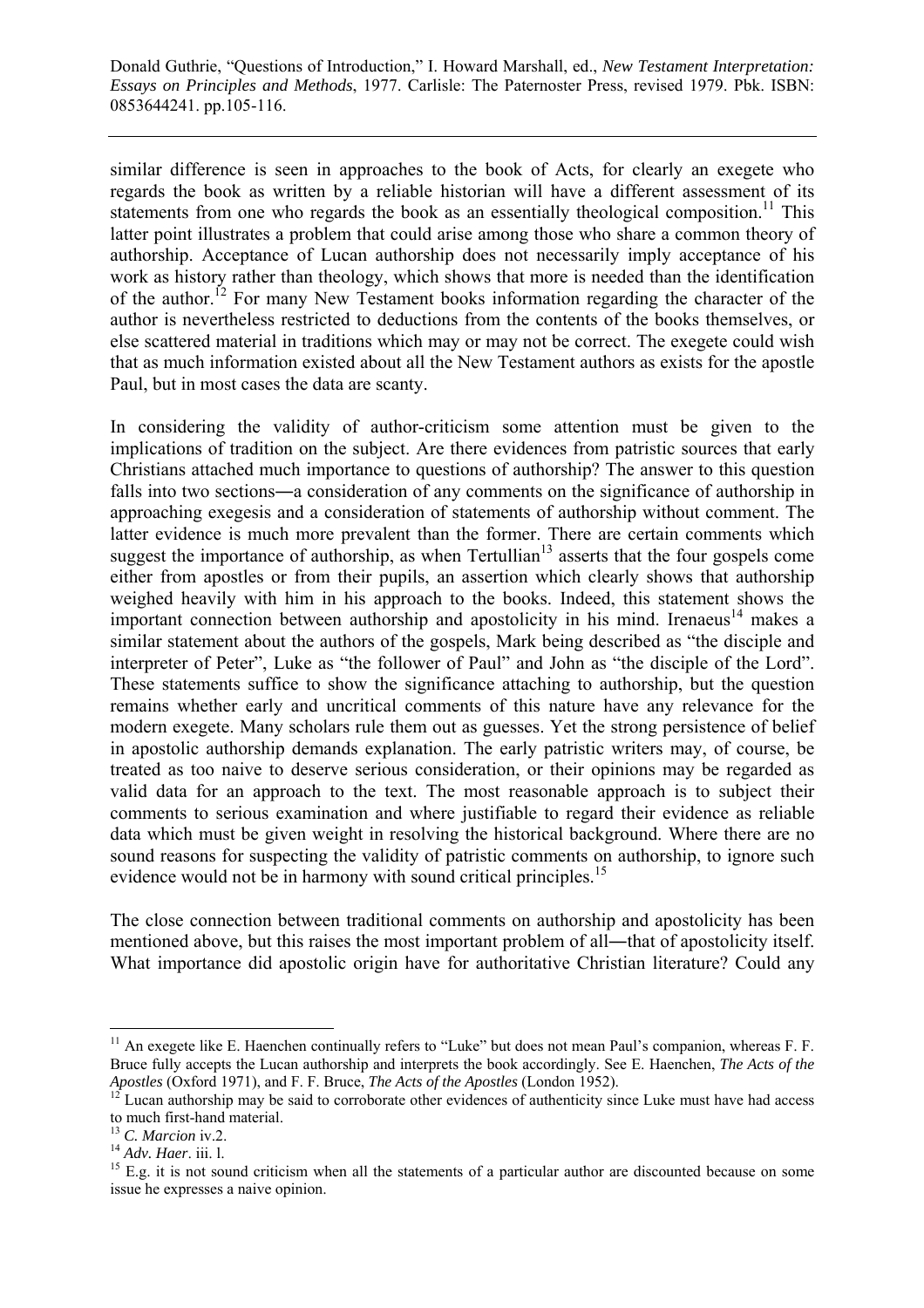writing be regarded as authoritative that was not known to have come from an apostolic source? While the evidence on this theme is not conclusive, there

[p.110]

are many indications that apostolic authorship was generally regarded as a guarantee of the authority of the writing. The preponderance of apocryphal books purporting to come from apostolic sources suggests the importance of supposed apostolic origin among those producing this kind of literature.16

There needs to be a right appreciation of the relationship between apostolic authorship, apostolic content and authority. Apostolicity is more to be identified with apostolic content than with authorship. If the New Testament is based on what was generally recognized as apostolic doctrine, problems arise when critical enquiry pronounces against apostolic authorship. In that case either the book in question must be placed on a different level from the rest, or else the early Christian basis for canonicity must be revised. The latter course is the one generally followed, in which case even books of pseudonymous origin can be placed alongside authentic apostolic books.<sup>17</sup> Yet the problem of authority is not so easily settled in this way, especially where writings claim some specified author, a claim which is then believed to be inaccurate. It cannot be disputed that more authority rests with literature which is known to be apostolic than with writings whose origin is confidently declared to be nonapostolic. The Pastoral Epistles are a good example of this difference. Those who dispute their genuine Pauline origin generally regard them as second-century productions which can practically be disregarded in the reconstruction of the development of thought in the apostolic age.<sup>18</sup> They are certainly not in that case given the same weight exegetically as if they are treated as the actual words of the apostle. Even those theories which propose that the content of these Epistles is Pauline but not by Paul cannot escape the dilemma over the authority of the writings, for secondary writings in the Pauline tradition have less validity than primary apostolic documents. This discussion leads naturally into a consideration of the relationship between apostolicity, anonymity and pseudonymity.

#### **2. APOSTOLICITY, ANONYMITY AND PSEUDONYMITY**

Whenever a theory is proposed which denies the genuineness of the ascription to a particular author, the problem of pseudonymity arises. Whenever traditional ascriptions to books which give no claim to specific authorship are rejected, the problem is one of anonymity. In both cases apostolicity is ruled out unless the term is comprehensive enough to include works in the apostolic tradition which were not written by apostles. The questions raised are not purely academic. What grounds are there for the view that if pseudonymity was an accepted literary convention, pseudonymous works attributed to apostles would carry the same authority as genuine writings? The main problem here is to discover to what extent it can be demonstrated that pseudonymity was a literary convention for writings of the type found in the New

<sup>&</sup>lt;sup>16</sup> Cf. E. Hennecke, New Testament Apocrypha (ed. W. Schneemelcher and R.M. Wilson; London 1963, 1965).

<sup>&</sup>lt;sup>17</sup> Those who regard pseudonymity as an acceptable literary device claim that this places books of such origin in the same category as books which advertise their true authorship.

<sup>18</sup> Consider, for instance, the dating of F. D. Gealy in his exegesis of these epistles in *The Interpreter's Bible* (New York 1955), Vol. II, pp. 351ff. in which a post-Marcion period places them in a secondary category.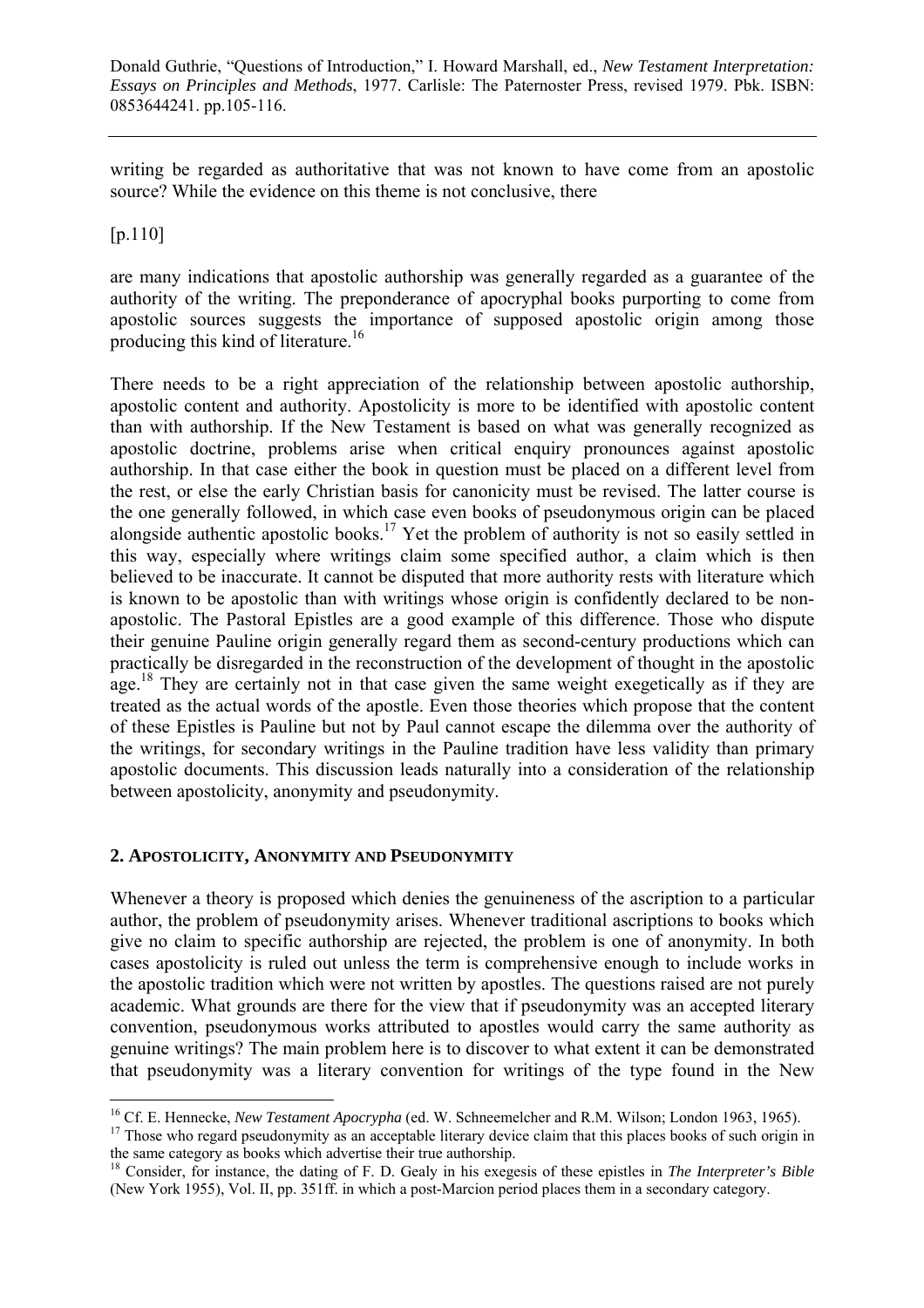Testament. Even if this could be established it would still be difficult to prove that such works were received on the same footing as genuine works.

## [p.111]

Our first consideration must be the problem of anonymity. There are some instances, notably the epistle to the Hebrews, where specific authorship appears to have been attributed to an originally anonymous letter. In this case it cannot be supposed that the letter loses any authority by being declared anonymous. Those patristic writers who questioned the Pauline ascription did not dispute its canonicity, although the hesitation over it in the West may have been due to its unknown origin.<sup>19</sup> It is significant that Origen,<sup>20</sup> while disputing the Pauline authorship, nevertheless recognized the apostolic content.

The case of Hebrews has led some to suppose that the key to an understanding of pseudonymity is to be found in anonymity. K. Aland, $^{21}$  for instance, maintains that since the real author was believed to be the Holy Spirit, anonymity was natural. The human author was but the vehicle through whom the Spirit spoke. Under this theory ascriptions of authorship are seen as a retrograde step, a movement to put too much stress on the human agent. In this case anonymity and pseudonymity would be regarded as normal, whereas clear claims to authorship would be seen as abnormal. Indeed, Aland goes as far as to maintain that the anonymous authors not only believed themselves to be under the Spirit, they actually were.<sup>22</sup> If this thesis is correct, it would almost make author-criticism irrelevant for exegesis, since whatever the method of production the text can be regarded as the message of the Spirit. Yet such a theory needs careful examination to establish its validity.

The first point to notice is that the Pauline Epistles, which may reasonably be regarded as among the earliest group of writings in the New Testament, are not anonymous and that Paul was certainly conscious of being under the inspiration of the Spirit.<sup>23</sup> Aland attempts to escape from the difficulty by maintaining a distinction between letters and epistles.<sup>24</sup> By excluding the former and concentrating on the latter, he dispenses with an examination of the writings of Paul which would prove an embarrassment for his theory. The Christian message was, in fact, communicated powerfully by the personality of this man. If this factor is not given full weight, any exegesis of the text must be strongly affected.

The second serious weakness in Aland's position lies in his conception of the activity of the Spirit. The New Testament shows the Spirit to be the Spirit of truth, which at once rules out all methods of deception. If the Spirit used pseudonymous methods the only acceptable hypothesis would be that the method was so universally acknowledged that no-one would have questioned its validity as a justifiable means of Christian communication. But this is too

 $\overline{a}$ 

<sup>&</sup>lt;sup>19</sup> The earliest evidence comes from Tertullian (*De Pudicitia*) who placed Hebrews below the apostolic epistles. His acceptance of Barnabas as author clearly influenced him in his decision.<br><sup>20</sup> Cf. Eusebius, H.E. vi.25.<br><sup>21</sup> JTS ns. 12, (1961), pp. 39-49, reprinted in SPCK *Theological Collections* 4 (London 1965), 1-13.

<sup>&</sup>lt;sup>22</sup> Aland considers that in those days the Christian writers were regarded as pens moved by the Spirit.

<sup>&</sup>lt;sup>23</sup> Those times when Paul draws attention to his own opinion (as for instance in I Cor.7:12) suggest that he is generally conscious of speaking from God. His whole emphasis on the work of the Spirit supports this view.

 $^{4}$  Op. cit., pp. 3, 4.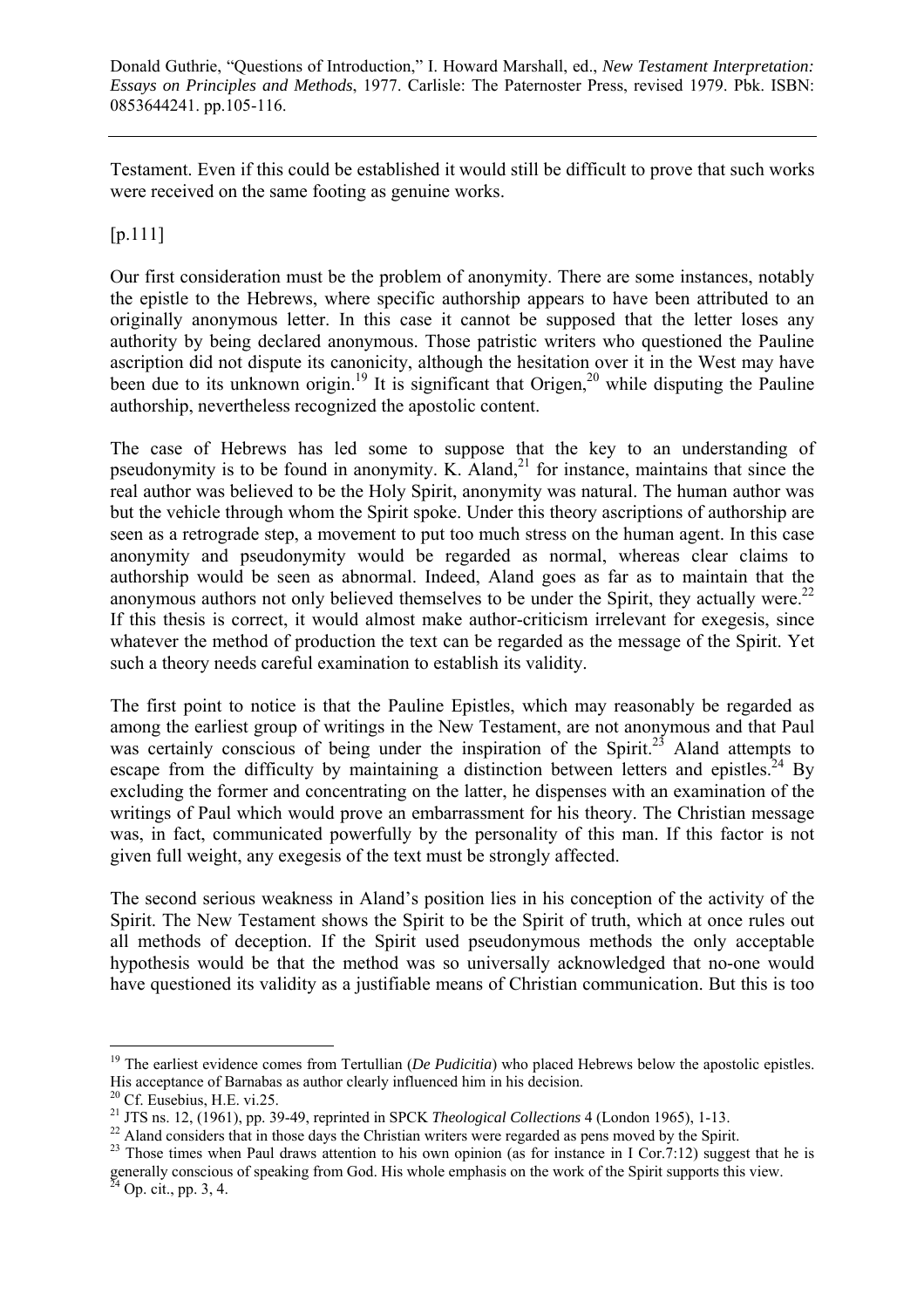big an assumption to accept without evidence. It calls for some statement regarding the prevalence of an attitude towards pseudonymous writings in the first century world.

Pseudonymity was certainly prevalent among both Jews and Greeks during this period. But the widespread use of assumed names does not prove that it was necessarily acceptable. In respect of the Jewish apocalypses, for instance, although these were invariably ascribed to venerable names, there

[p.112]

is no evidence that this pseudepigraphic form was ever officially accepted. Indeed, these works were not included at any stage in the Hebrew canon.<sup>25</sup> On the other hand they enjoyed considerable popularity and it is difficult to believe that many, if any, of the original readers supposed that the pseudonyms were real. When ante-diluvian patriarchs are purported to write apocalypses, it is evident enough that the motive could not have been to deceive. But there is no suggestion that the apocalypses were ever regarded as authoritative by official Judaism. Moreover these Jewish works bear no relation in form to the New Testament epistles and even in respect of the Apocalypse of John the parallels are slight.<sup>26</sup> There are similarly no close parallels in Greek literature to the supposed New Testament epistolary pseudepigrapha, which forms a major obstacle to the view that this kind of literature was an accepted convention. In fact epistolary pseudepigraphy is the most difficult form to produce, with the result that the makers of pseudepigrapha avoided the form.<sup>27</sup> Such works as 3 Corinthians and the Epistle to the Laodiceans are so obviously not genuine that they must be regarded as conspicuous failures as effective pseudonymous works. Since, therefore, no real parallels can be found to the epistolary form, those who advance hypotheses which posit epistolary pseudepigrapha cannot claim that this was an established convention and this must clearly affect their approach to exegesis. If, for instance, Ephesians is considered to be non-Pauline, the interpretation of the meaning of the Epistle must differ from an understanding of it as a Pauline Epistle.<sup>28</sup> It is not simply that an adequate explanation is necessary for the pseudonym, but the words themselves lose in weight of authority when they are reduced to the utterance of an anonymous man who has had to take cover under the pseudonym. The suggestion that this is a sign of his modesty is unconvincing.<sup>29</sup> The church in Asia took a very different view of the presbyter who "for love of Paul" composed *The Acts of Paul*.<sup>30</sup> There would of course be less difficulty if the writer had been in close touch with Paul and was reproducing faithfully the apostle's ideas in his own way, but even in this case a pseudonymous letter could not bear the same weight as one personally written by the apostle.

<sup>&</sup>lt;sup>25</sup> At the meeting of elders at Jamnia they were not considered canonical and at no stage subsequent to this. <sup>26</sup> A parallel exists in the title, but in form and content John's apocalypse differs in a marked way from th Jewish apocalypses. His is not pseudonymous, does not contain a survey of past history and moves on a higher plane (i.e. is more spiritual).

<sup>27</sup> Cf. my article on epistolary pseudepigraphy in my *New Testament Introduction* (London 1970), pp. 671ff. For a general discussion of canonical pseudepigrapha, cf. B. M. Metzger, JBL, 91 (1972), pp. 3-24.

<sup>28</sup> A comparison between C. L. Mitton, *The Epistle to the Ephesians* (Oxford 1951), and F. Foulkes, *The Epistle of Paul to the Ephesians* (London 1963), will demonstrate this.<br><sup>29</sup> Cf. Mitton, op. cit. 30.

<sup>30</sup> According to Tertullian, *De Baptismo* 17.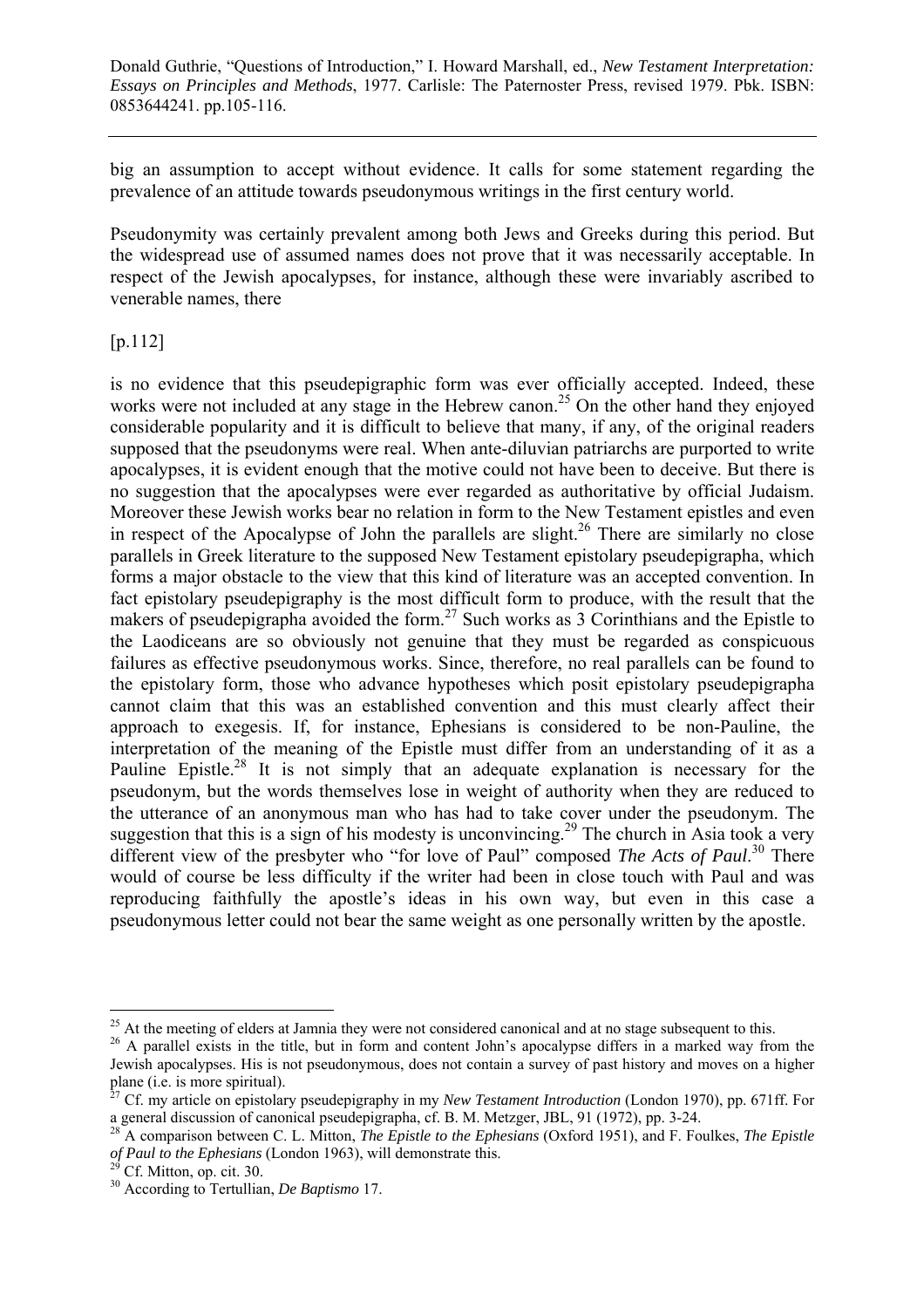#### **3. METHODS OF DETERMINING AUTHORSHIP**

One of the problems for the New Testament exegete is the fact that methodology in relation to the examination of authorship has been piecemeal, each exponent determining his own principles of criticism. What weighs heavily with one seems slight or even irrelevant to another. In these circumstances there is only one satisfactory course of action and that is for the exegete to delineate the methods he has adopted in reaching his conclusions. Clearly the scope of this article is too restricted to give anything more than a brief indication of the lines along which a constructive methodology might proceed.

(1) Where more than one writing is attributed to the same author, it is possible and desirable to compare the language and thought to verify

[p.113]

whether the same author could have written both works. But great care must be taken in implementing this method. Literary parallels are notoriously difficult to decide either as a proof of borrowing or of dissimilar authorship. It is not a sound principle of criticism to maintain that a man who wrote a document A could not have written document B if the only grounds for this conclusion are a varied use of the same terms or the use of different terms to express the same idea. In fact the only justification for such a conclusion is when document A plainly contradicts document B, although even here care must be taken to ensure that the contradiction is real and not merely apparent.

(2) Arising out of this is the deduction from use of sources as to the character of the author. Arguments, for instance, based on the assumption of what an apostolic author would or would not use are invalid because of the lack of any supporting evidence. One might hold that an apostle would not use or quote a non-apostolic source and another might see no reason to exclude such a possibility. In the long run the decision one way or the other is quite arbitrary and cannot form a valid basis for criticism.

(3) An approach to authorship on the basis of stylistic data would seem to present a more objective basis, but again difficulties arise because of the indefinable qualities of a man's style. Before style can be used as a reliable test of authorship it is necessary to determine what its characteristics are. Do these, for instance, reside in the peculiar or most striking words which an author uses, or do they reveal themselves in the unconscious patterns with which he employs common words? Are sentence structures a sure guide to distinctive style? Do authors have any kind of norm from which they rarely deviate? Obviously if the last question could be answered in the affirmative this would provide an objective test which could be relied on to lead to an effective conclusion. Certain linguistic statisticians have made this assertion, but their methods need careful assessment. Is it demonstrable that every author has a statistical norm in such matters as word-frequencies or sentence lengths from which they do not deviate beyond what might be expected from standard deviations? To be able to maintain this position with any confidence it would be necessary for extensive examination to be made among a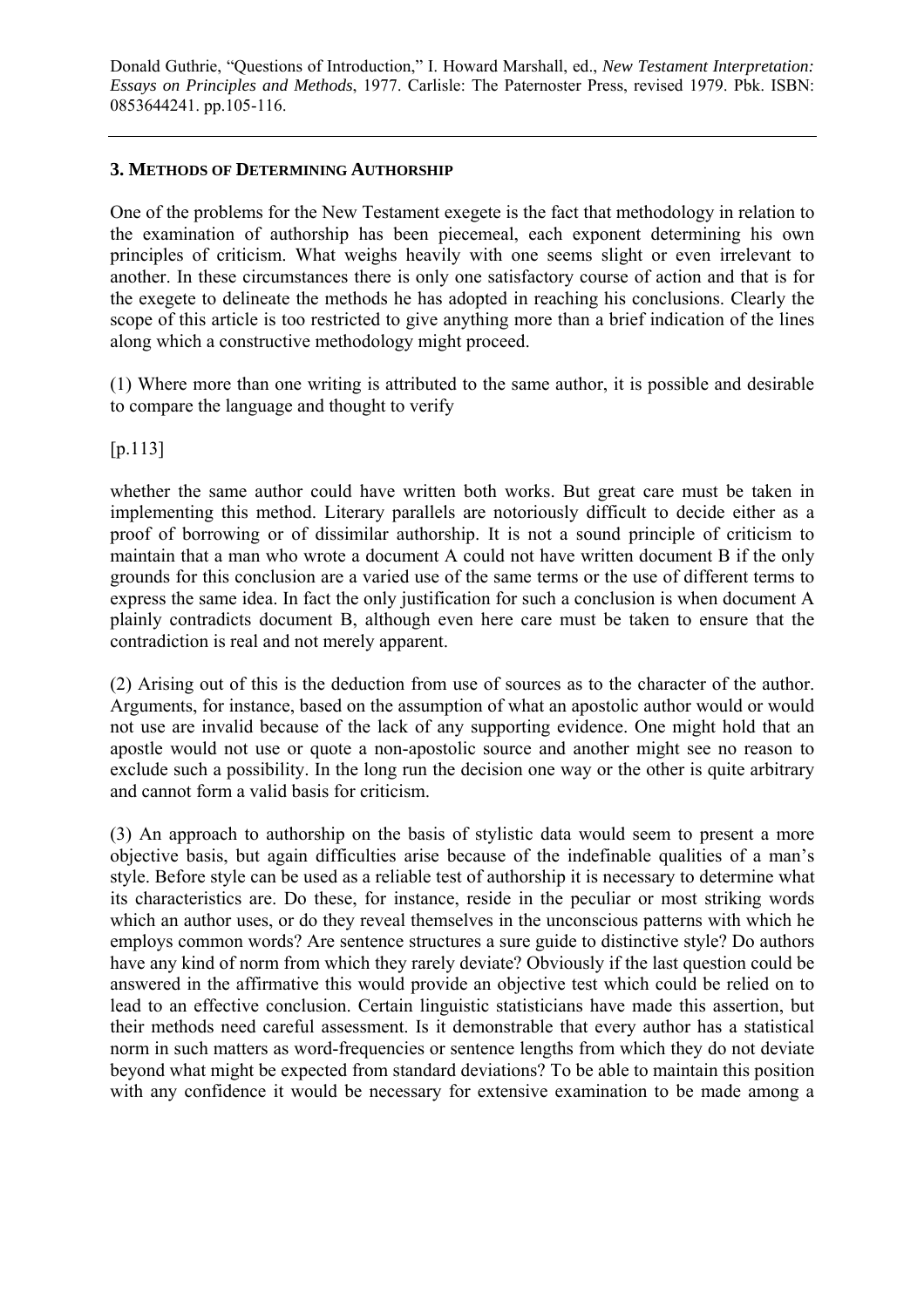wide variety of known authors.<sup>31</sup> Until this has been done evidence of this kind must be received with the greatest reserve. Even if a tendency towards a statistical norm for authors could be established, it would still be difficult, if not impossible, to apply the test where the extant literature does not provide adequate samples, which is certainly the case with many of the New Testament Epistles. The older emphasis on the number of hapaxes used in each writing as a means of comparing authors<sup>32</sup> is equally difficult unless a thorough demonstration can be made of the extent to which any author may be reasonably expected to enlarge his vocabulary. If no certain method of comparing style can be established, it must remain an inconclusive tool in the hand of the exegete for determining authorship.

(4) Another matter of some importance is doctrine. If in two accounts claiming the same author one brings into prominence a range of doctrines

[p.114]

 $\overline{a}$ 

which are absent from the other, can this legitimately be regarded as evidence that they could not have come from the same author? The problem resolves itself into a discussion of the extent to which an author may be expected to reflect his characteristic ideas in all that he writes. The problem obviously cannot be resolved without reference to the purposes of each writing. What may be expected for one purpose may not obtain for another. It is not selfevident, for example, that Paul will write in the same way to a Christian church which he has never visited as to a close associate. It would be natural to suppose that the former would contain a fuller exposition of his ideas than the latter. Nevertheless the question must be faced whether a creative thinker like Paul could ever write in a non-creative way. In the end a decision on this can only be subjective. No-one is in fact entitled to say that a book must be non-authentic because some characteristic doctrine is lacking, for this would mean tying down the personal freedom of the author within too narrow limits. It may as reasonably be deduced that authors do not necessarily reflect their characteristic doctrines in all their writings.

(5) Because every author writes in a historical situation, an examination of the historical background of the writing together with an examination of historical data known about the supposed author is a valid methodology in order to decide whether one excludes the other. If, for instance, historical background suggests a second century date whereas the author ascription denotes a first century date, only two explanations are possible. Either the ascription is incorrect or else the historical background must be re-examined. The latter course may, in fact, be the more reasonable, especially where there is room for difference of opinion in the identification of the historical allusions. A case in point is the Colossian letter, where the supposed second century background of Gnosticism reflected in the heresy is being fast abandoned as a ground for non-Pauline authorship because of the undoubted existence of pre-Gnosticism in the first century. Additional knowledge of Gnosticism has led to a reappraisal of the place of this type of evidence in disputing the Pauline origin of this epistle. $33$ The same might be said about the various allusions to persecutions in the New Testament. It is impossible in these cases to be certain to which period of church history these indecisive

<sup>&</sup>lt;sup>31</sup> A.Q. Morton, who has advocated this view, has based his conclusions on a restricted amount of evidence and cannot claim to have established a general principle (cf. *Paul the Man and the Myth* (London, 1966), by A. Q. Morton and J. McLeman).

<sup>32</sup> Cf. P. N. Harrison's approach in *The Problem of the Pastorals* (Oxford 1921). 33 Cf. R. M. Wilson's treatment in his *Gnosis and the New Testament* (Oxford 1968).